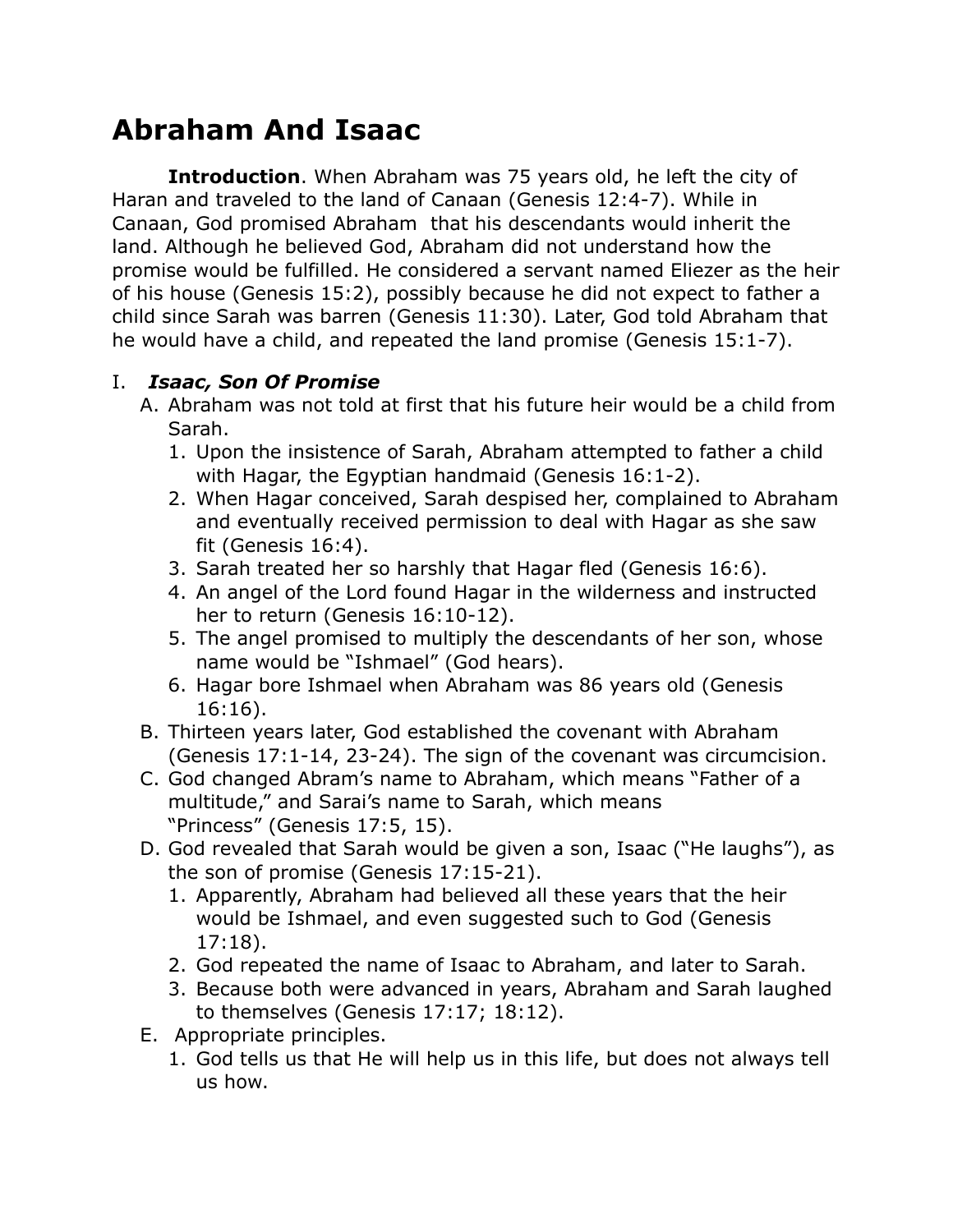- 2. God fulfills promises in ways we cannot always predict (Genesis 17:17; 18:12).
- 3. We can feel certain that we are right, even if we are wrong (Genesis 17:17).

### II. *Abraham And The Sacrifice Of Isaac*

- A. When Isaac was born, Abraham circumcised him on the eighth day as God had commanded (Genesis 21:1-5).
- B. He was told by Sarah and later by God to drive out Hagar and Ishmael (Genesis 21:10-13).
- C. God commanded Abraham to sacrifice his son.
	- 1. Abraham gathered wood and fire, then traveled three days to Mt. Moriah (Genesis 22:3-5).
	- 2. He had Isaac carry the wood, while he carried the fire and the knife up the mountain.
	- 3. As they walked, Isaac asked, "Where is the lamb for the burnt offering?" Abraham replied, "God will provide" (Genesis 22:6-8).
	- 4. Abraham bound Isaac, laid him on the altar, and drew the knife.
	- 5. He intended to kill his son, knowing that God could raise him from the dead (Hebrew 11:17-19).
	- 6. An angel of the Lord stopped the sacrifice.
- D. Appropriate principles.
	- 1. Man can trust in God's providence without knowing His methods.
	- 2. We must be willing to give everything to God.

### III. *Paul's Allegory*

- A. Paul contrasted Hagar and Ishmael with Sarah and Isaac (Galatians 4:21-31).
	- 1. The son born to the bondwoman was according to the flesh, relating Hagar to Mt. Sinai.
	- 2. The son of the free woman was according to promise, relating Sarah to Jerusalem.
- B. As he contrasted these two families, Paul addressed a principle stated in Galatians 5:1; i.e., if we are free in Christ, we should not again submit to the yoke of slavery. If we submit to the Law, we have fallen from grace (Galatians 5:4).

**Conclusion**. Truly, Abraham is "the father of us all" (Romans 4:16). His faith and his works were approved by God (James 2:21-24). If we can follow after his good example, we can be a "friend of God" as well.